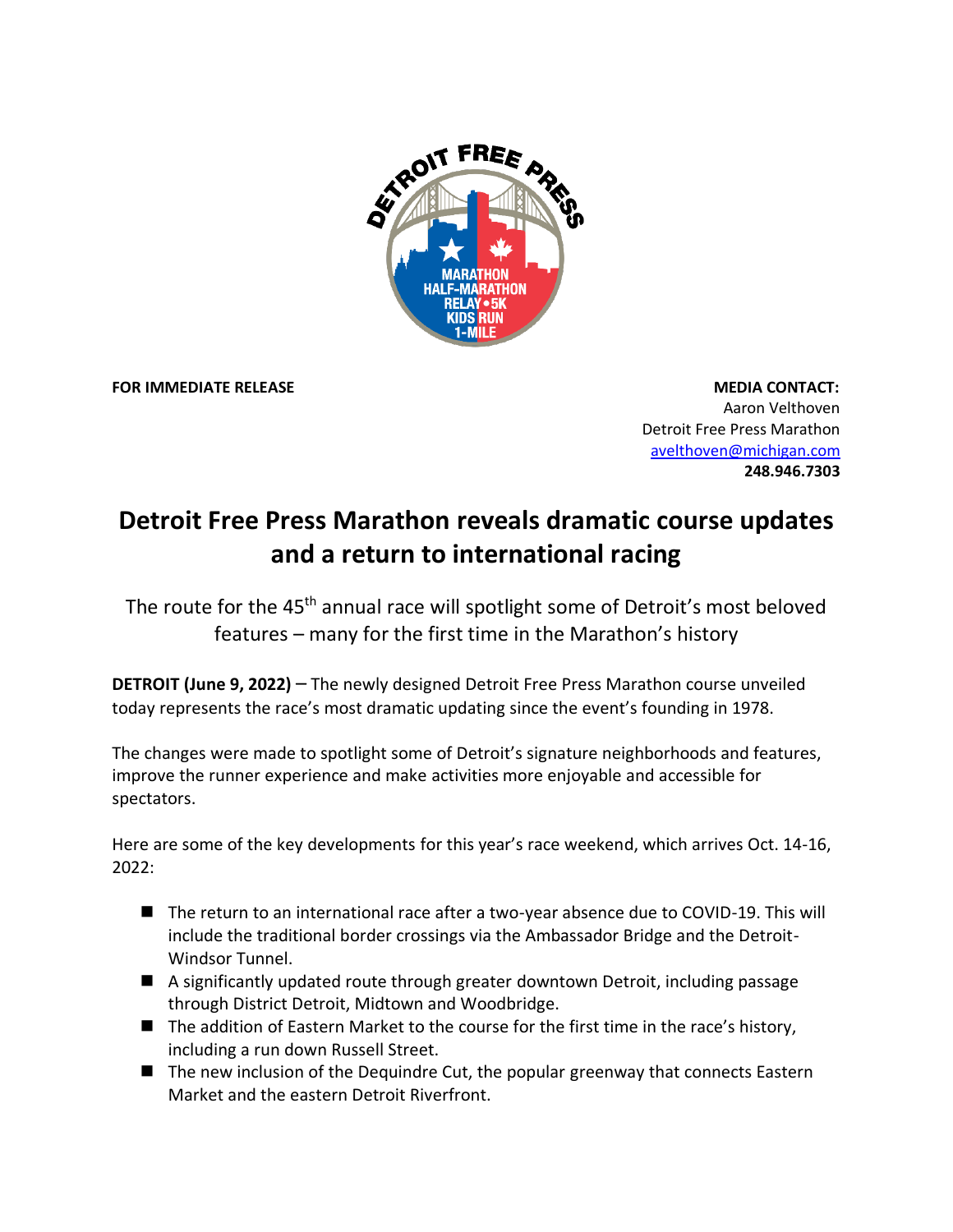■ A new finish line on Woodward Avenue at the foot of Campus Martius. Post-race activities, including the Conquered afterparty, will be held at Campus Martius and the adjoining Cadillac Square.

"The Detroit Free Press Marathon has always been a tremendous showcase of the beauty and activity within the city of Detroit to our participants, who come from all over the world," said Aaron Velthoven, vice president and executive producer of the Detroit Free Press Marathon. "Our new course was designed to highlight our thriving and iconic historical communities, with a great finish line in the city center at Campus Martius."

In addition to improving the course for runners, organizers expect the changes will make the race more accessible – and more fun – for the tens of thousands of spectators who head to the city to cheer on friends and loved ones.

"We've opened many of the major roadways into the downtown area with this new course. Spectators and runners heading into the city on race morning will be able to access areas of our course like never before," said Aaron Velthoven.

More than 20,000 runners are expected to hit the streets of Detroit and Windsor during race weekend. The three days of events will include the full Marathon, the International Half-Marathon, the U.S. Half-Marathon, the 5-person Marathon Relay and several other races on Saturday, plus the annual Health & Fitness Expo at Huntington Place.

A few more noteworthy updates related to this year's activities:

- The International Half-Marathon is also back after its pandemic-related cancellation in 2020 and 2021. Runners will head to Canada via the Ambassador Bridge and return to the U.S. by the Detroit-Windsor Tunnel. By registration numbers, it is the weekend's most popular race.
- The U.S. Half-Marathon route is also significantly updated, and now features the District Detroit, Midtown, Woodbridge, Eastern Market, the Dequindre Cut and a finish near Campus Martius.
- The full Marathon and both Half-Marathons will start in Downtown Detroit on Fort Street near Second Avenue.
- Belle Isle is no longer part of the course, a change made following runner and community feedback, and in hopes of making the entire course more accessible for spectators.

Registration for all races is currently open. Register [here.](https://detroitmarathon.enmotive.com/events/register/2022-detroit-free-press-marathon) More information can be found at [freepmarathon.com.](https://www.freepmarathon.com/faqs/)

## **About the Detroit Free Press Marathon:**

The [Detroit Free Press Marathon](http://www.freepmarathon.com/) is Michigan's largest road race and the only race to cross international borders twice. From the new runner to the more seasoned marathoner, there is a [race for everyone.](http://www.freepmarathon.com/events/) Participants can join